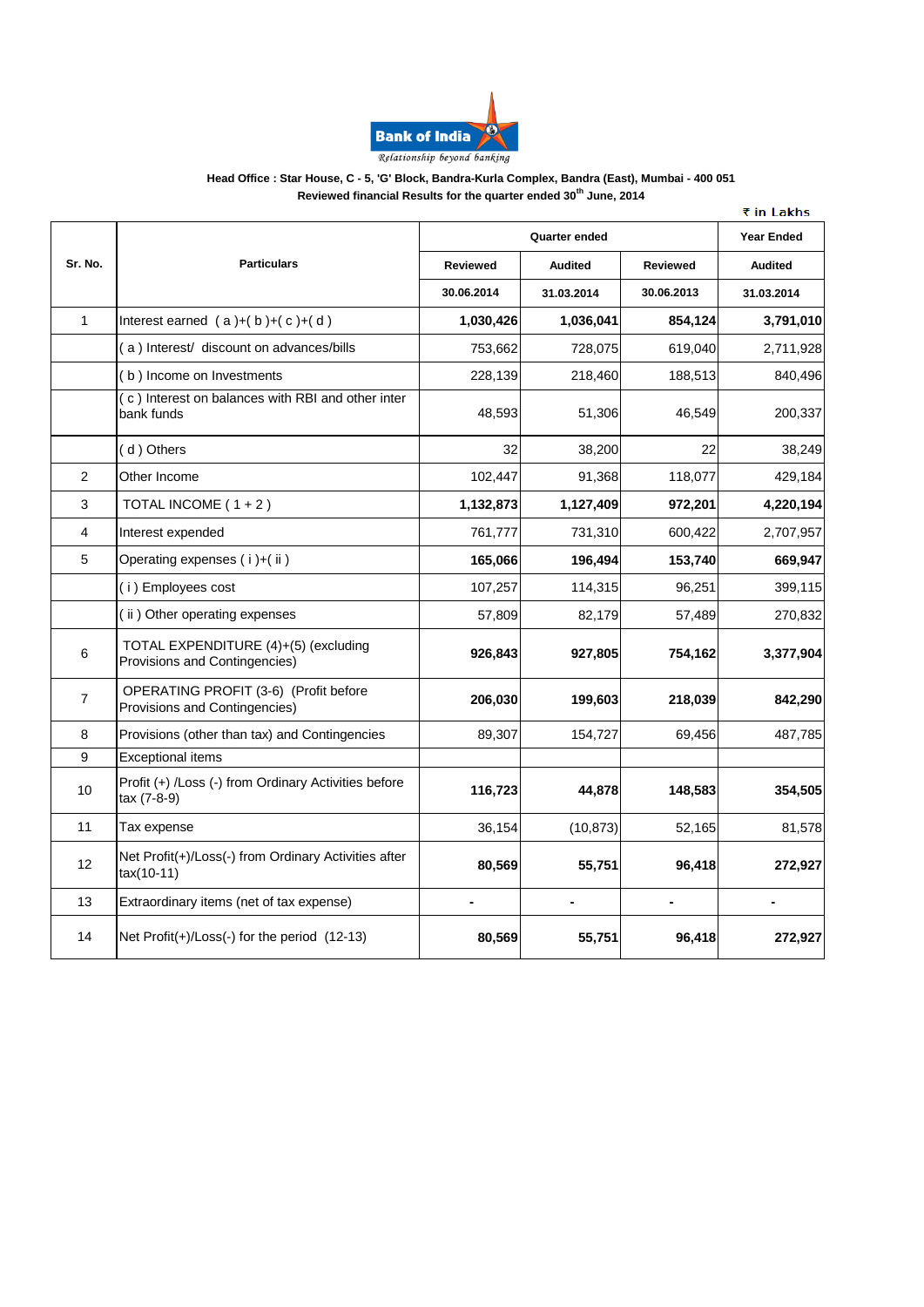|         |                                                                                                                                                                             | <b>Quarter Ended</b> |                |                 | <b>Year Ended</b> |
|---------|-----------------------------------------------------------------------------------------------------------------------------------------------------------------------------|----------------------|----------------|-----------------|-------------------|
| Sr. No. | <b>Particulars</b>                                                                                                                                                          | <b>Reviewed</b>      | <b>Audited</b> | <b>Reviewed</b> | <b>Audited</b>    |
|         |                                                                                                                                                                             | 30.06.2014           | 31.03.2014     | 30.06.2013      | 31.03.2014        |
| 15      | Paid-up equity share capital (Face value ₹ 10/-)                                                                                                                            | 64,300               | 64,300         | 59,664          | 64,300            |
| 16      | Reserves excluding Revaluation Reserves                                                                                                                                     |                      |                |                 |                   |
| 17      | <b>Analytical Ratios</b>                                                                                                                                                    |                      |                |                 |                   |
|         | (i) Percentage of shares held by Government of<br>India                                                                                                                     | 66.70%               | 66.70%         | 64.11%          | 66.70%            |
|         | (ii) Capital Adequacy Ratio<br>(Basel II)                                                                                                                                   | 10.79%               | 10.76%         | 10.66%          | 10.76%            |
|         | (ii) Capital Adequacy Ratio<br>(Basel III)                                                                                                                                  | 9.98%                | 9.97%          | 10.36%          | 9.97%             |
|         | (iii) Earnings per Share (EPS)                                                                                                                                              |                      |                |                 |                   |
|         | a) Basic and diluted EPS before Extraordinary<br>items (net of tax expense) for the period, for the<br>year to date and for the previous year (Not to be<br>annualised) (₹) | 12.53                | 8.68           | 16.18           | 44.74             |
|         | b) Basic and diluted EPS after Extraordinary items<br>for the period, for the year to date and for the<br>previous year (Not to be annualised) (₹)                          | 12.53                | 8.68           | 16.18           | 44.74             |
|         | (iv) (a) Amount of gross non-performing assets                                                                                                                              | 1,253,249            | 1,186,860      | 941,345         | 1,186,860         |
|         | (b) Amount of net non-performing assets                                                                                                                                     | 804,156              | 741,723        | 640,887         | 741,723           |
|         | (c) Percentage of gross NPAs                                                                                                                                                | 3.28%                | 3.15%          | 3.04%           | 3.15%             |
|         | (d) Percentage of net NPAs                                                                                                                                                  | 2.14%                | 2.00%          | 2.10%           | 2.00%             |
|         | (v) Return on Assets (Annualised)                                                                                                                                           | 0.53%                | 0.39%          | 0.80%           | 0.51%             |
| 18      | <b>Public Shareholding</b>                                                                                                                                                  |                      |                |                 |                   |
|         | Number of Shares                                                                                                                                                            | 213,895,500          | 213,895,500    | 213,895,500     | 213,895,500       |
|         | Percentage of shareholding                                                                                                                                                  | 33.30%               | 33.30%         | 35.89%          | 33.30%            |
| 19      | Promoters and Promoter Group Shareholding                                                                                                                                   |                      |                |                 |                   |
|         | Pledged/Encumbered<br>(a)                                                                                                                                                   |                      |                |                 |                   |
|         | Number of Shares                                                                                                                                                            | Nil                  | Nil            | Nil             | Nil               |
|         | Percentage of shares (as a percentage of the total<br>shareholding of promoter and promoter group)                                                                          | Nil                  | Nil            | Nil             | Nil               |
|         | Percentage of shares (as a percentage of the total<br>share capital of the company)                                                                                         | Nil                  | Nil            | Nil             | Nil               |
|         | (b)<br>Non-encumbered                                                                                                                                                       |                      |                |                 |                   |
|         | Number of Shares                                                                                                                                                            | 428,367,513          | 428,367,513    | 382,006,827     | 428,367,513       |
|         | Percentage of shares (as a percentage of the total<br>shareholding of promoter and promoter group)                                                                          | 100%                 | 100%           | 100%            | 100%              |
|         | Percentage of shares (as a percentage of the total<br>share-capital of the company)                                                                                         | 66.70%               | 66.70%         | 64.11%          | 66.70%            |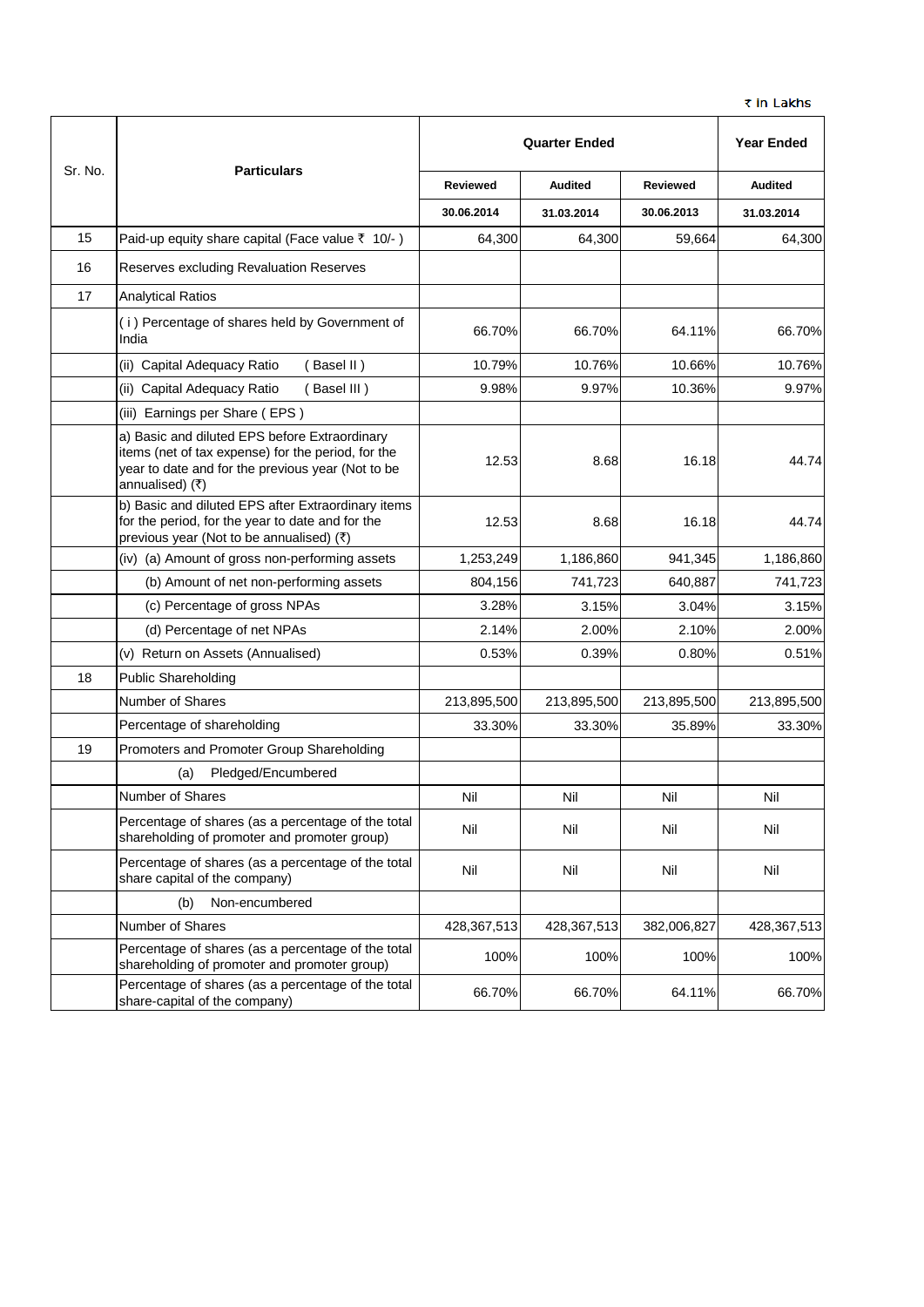## **Segment Information Part A: Business Segments**

₹ in Lakhs

|                                          | <b>Quarter ended</b> | <b>Year Ended</b> |                 |                |
|------------------------------------------|----------------------|-------------------|-----------------|----------------|
| <b>Particulars</b>                       | <b>Reviewed</b>      | <b>Audited</b>    | <b>Reviewed</b> | <b>Audited</b> |
|                                          | 30.06.2014           | 31.03.2014        | 30.06.2013      | 31.03.2014     |
|                                          |                      |                   |                 |                |
| <b>Segment Revenue</b>                   |                      |                   |                 |                |
| a) Treasury Operations                   | 309,714              | 279,763           | 304,932         | 1,172,647      |
| b) Wholesale Banking Operations          | 572,902              | 602,300           | 419,572         | 2,001,528      |
| c) Retail Banking Operations             | 250,385              | 210,950           | 249,041         | 1,011,811      |
| d) Unallocated                           | 1,310                | 37,172            | 113             | 41,024         |
| Total                                    | 1,134,311            | 1,130,185         | 973,658         | 4,227,010      |
| Less : Inter Segment Revenue             | 1,438                | 2,776             | 1,457           | 6,816          |
| <b>Income from Operations</b>            | 1,132,873            | 1,127,409         | 972,201         | 4,220,194      |
| <b>Segment Results</b>                   |                      |                   |                 |                |
| a) Treasury Operations                   | 48,736               | (10, 722)         | 112,303         | 162,842        |
| b) Wholesale Banking Operations          | 76,075               | 65,462            | 26,104          | 127,032        |
| c) Retail Banking Operations             | 9,601                | (24,999)          | 23,653          | 93,201         |
| d) Unallocated                           | (17, 689)            | 15,137            | (13, 477)       | (28, 570)      |
| Total                                    | 116,723              | 44,878            | 148,583         | 354,505        |
| Less : i) Other Un-allocable expenditure |                      |                   |                 |                |
| ii) Un-allocable income                  |                      |                   |                 |                |
| <b>Total Profit Before Tax</b>           | 116,723              | 44,878            | 148,583         | 354,505        |
| <b>Provision for Tax</b>                 | 36,154               | (10, 873)         | 52,165          | 81,578         |
| <b>Net Profit</b>                        | 80,569               | 55,751            | 96,418          | 272,927        |
| <b>Segment Assets</b>                    |                      |                   |                 |                |
| a) Treasury Operations                   | 18,148,432           | 17,067,291        | 16,360,234      | 17,067,291     |
| b) Wholesale Banking Operations          | 31,070,315           | 29,263,952        | 23,322,773      | 29,263,952     |
| c) Retail Banking Operations             | 9,370,965            | 9,541,611         | 8,195,502       | 9,541,611      |
| c) Unallocated                           | 1,160,698            | 1,446,166         | 703,952         | 1,446,166      |
| Total                                    | 59,750,410           | 57,319,020        | 48,582,461      | 57,319,020     |
| <b>Segment Liabilities</b>               |                      |                   |                 |                |
| a) Treasury Operations                   | 17,305,318           | 16,389,174        | 15,565,992      | 16,389,174     |
| b) Wholesale Banking Operations          | 29,676,998           | 28,085,889        | 22,218,894      | 28,085,889     |
| c) Retail Banking Operations             | 8,953,422            | 9,173,299         | 7,802,644       | 9,173,299      |
| c) Unallocated                           | 739,519              | 678,349           | 465,463         | 678,349        |
| Total                                    | 56,675,257           | 54,326,711        | 46,052,993      | 54,326,711     |
| <b>Capital Employed</b>                  |                      |                   |                 |                |
| (Segment Assets - Segment Liabilities)   |                      |                   |                 |                |
| a) Treasury Operations                   | 843,114              | 678,117           | 794,242         | 678,117        |
| b) Wholesale Banking Operations          | 1,393,317            | 1,178,063         | 1,103,879       | 1,178,063      |
| c) Retail Banking Operations             | 417,544              | 368,312           | 392,858         | 368,312        |
| c) Unallocated                           | 421,178              | 767,817           | 238,489         | 767,817        |
| Total                                    | 3,075,153            | 2,992,309         | 2,529,468       | 2,992,309      |